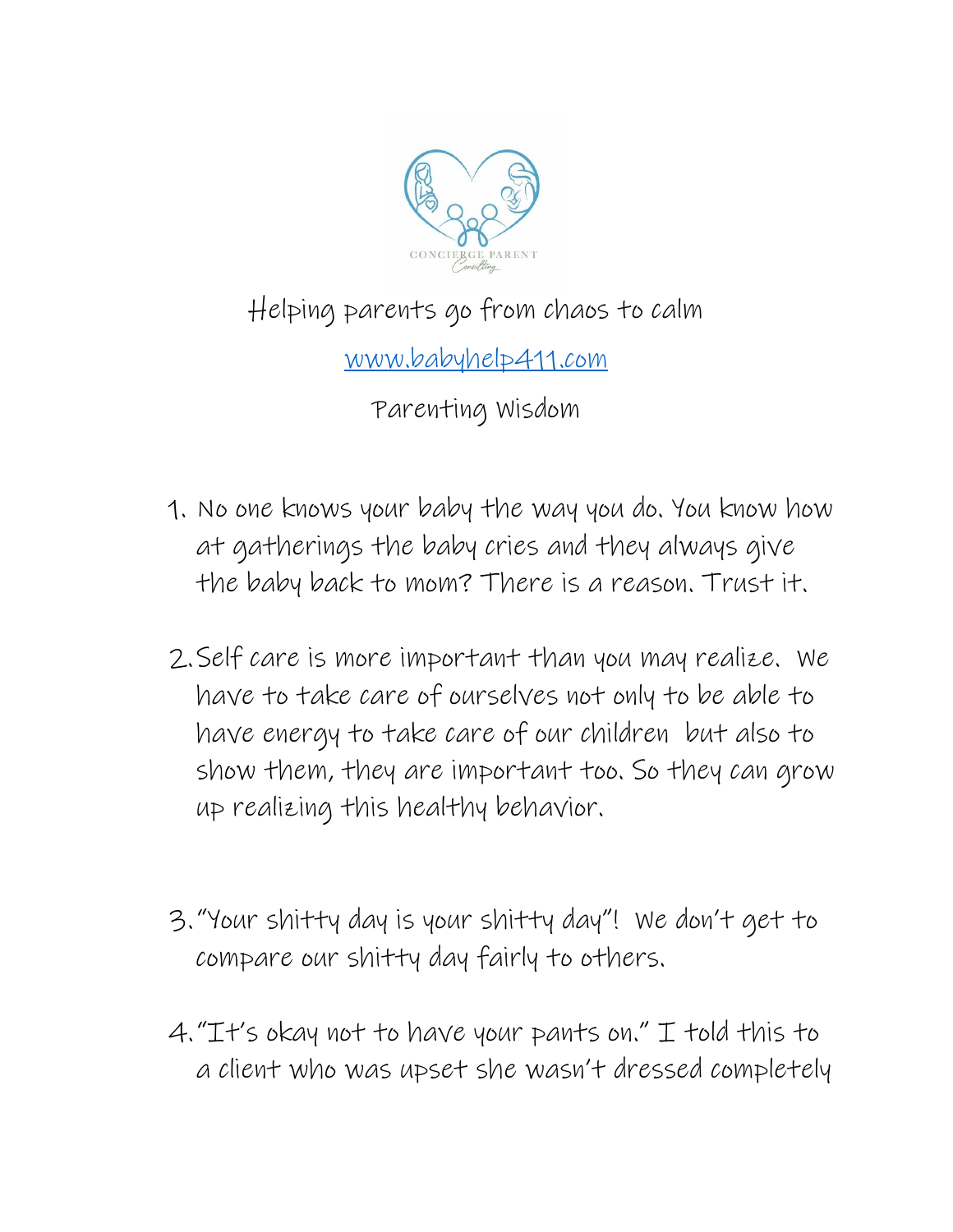why she struggled as a new mom. Accept yourself where you are. Take it day by day.

- 5. When making lists of all the things you want to do or buy for others, make sure you are on the list. And at the top. See number 2.
- 6. Surround yourself with people who support you emotionally. If you are around people who don't see your value, don't take it personally. Your value is not determined by people unwilling to see it.
- 7. It is not your job to make your kids happy. It is your job to make sure they are safe. Model for them what healthy behaviors look like, they will find happiness on their own if they choose to.
- 8.Finding peace is not about being in constant quiet. Finding peace is about being able to be peaceful. In the midst of chaos. From there you can deal with the chaos to reduce it.
- 9. Learn how to advocate for yourself, so you can show your children how they can do it on their own.